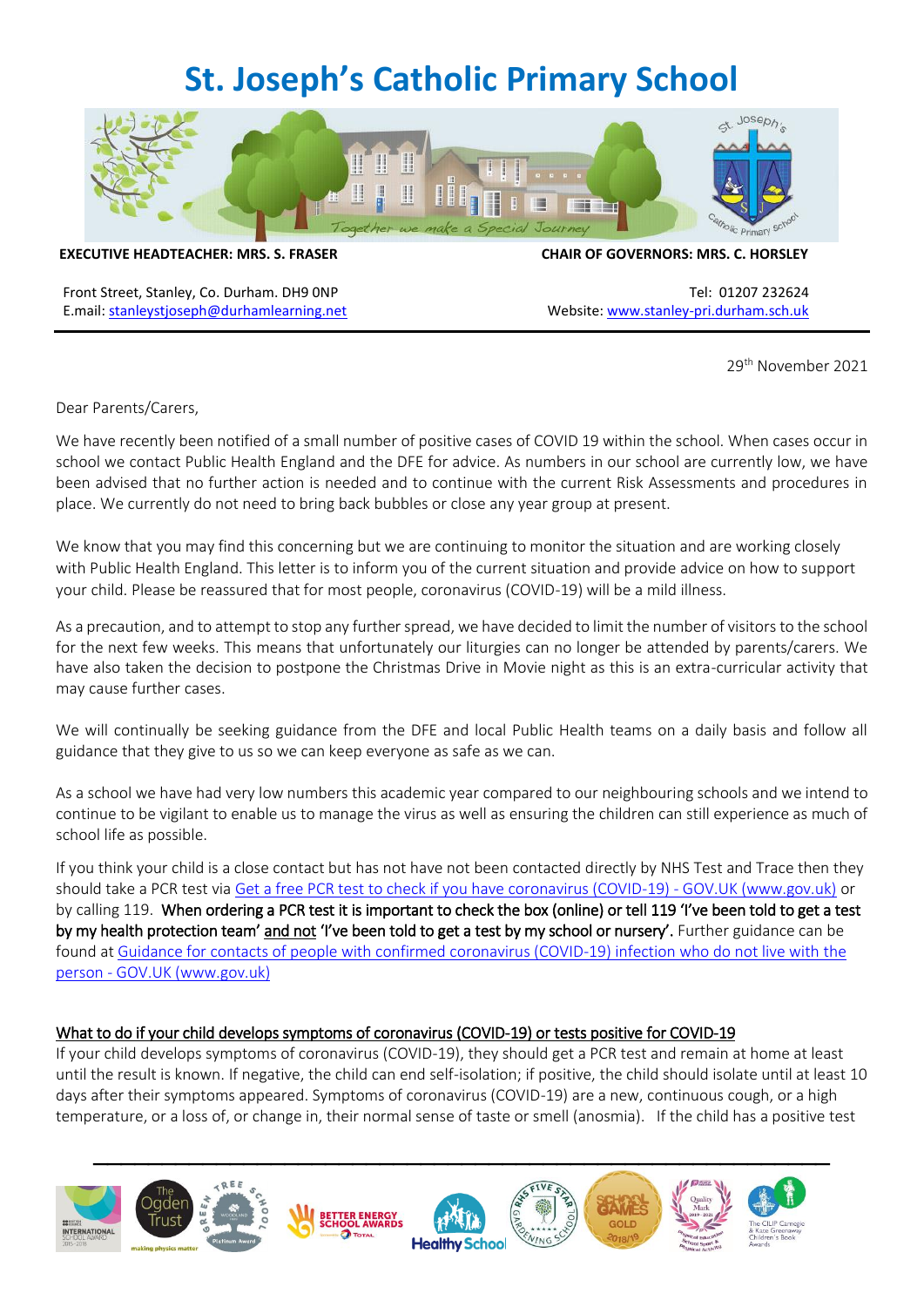result but do not have [symptoms,](https://www.gov.uk/government/publications/covid-19-stay-at-home-guidance/stay-at-home-guidance-for-households-with-possible-coronavirus-covid-19-infection#symptoms) they should stay at home and self-isolate for 10 days from the date the positive test was taken. This isolation period will be extended if they go on to develop symptoms by counting 10 full days from the day following their symptom onset. Anyone with symptoms will be eligible for a PCR test (the normally available test type) and this can be arranged via [Get a free PCR test to check if you have coronavirus \(COVID-19\) -](https://www.gov.uk/get-coronavirus-test) GOV.UK [\(www.gov.uk\)](https://www.gov.uk/get-coronavirus-test) or by calling 119.

## Instructions for people who live in the same household as someone with COVID-19 (tested positive or symptomatic awaiting a test result)

From 16 August, [you will not be required to self-isolate if you are a contact of someone who has tested positive for](https://www.gov.uk/government/publications/covid-19-stay-at-home-guidance/stay-at-home-guidance-for-households-with-possible-coronavirus-covid-19-infection#exempt)  [COVID-19](https://www.gov.uk/government/publications/covid-19-stay-at-home-guidance/stay-at-home-guidance-for-households-with-possible-coronavirus-covid-19-infection#exempt) and any of the following apply:

- you are fully vaccinated
- you are below the age of 18 years 6 months
- you have taken part in or are currently part of an approved COVID-19 vaccine trial
- you are not able to get vaccinated for medical reasons

Fully vaccinated means that you have been vaccinated with an MHRA approved COVID-19 vaccine in the UK, and at least 14 days have passed since you received the recommended doses of that vaccine.

NHS Test and Trace will contact you to let you know that you have been identified as a contact and check whether you are legally required to self-isolate. If you are not legally required to self-isolate, you will be provided with advice on testing and given guidance on preventing the spread of COVID-19. Even if you do not have symptoms, [you will be](https://www.gov.uk/government/publications/covid-19-stay-at-home-guidance/stay-at-home-guidance-for-households-with-possible-coronavirus-covid-19-infection#PCR)  advised to have a PCR [test as soon as possible.](https://www.gov.uk/government/publications/covid-19-stay-at-home-guidance/stay-at-home-guidance-for-households-with-possible-coronavirus-covid-19-infection#PCR)

### Any member of the household who is aged 18 years and 6 months or over and has only received one dose of COVID-19 vaccine or has not received any dose of the COVID-19 vaccination will still be required to self-isolate as household contact of a someone with COVID-19 symptoms awaiting testing and someone who has tested positive for COVID-19. Please read th[e stay at home guidance](https://www.gov.uk/government/publications/covid-19-stay-at-home-guidance) which provides information on this.

Household members who are not exempt from isolation as close contacts should not go to work,

school/college/childcare/education setting or public areas, and exercise should be taken within the home. If you require help with buying groceries, other shopping or picking up medication, or walking a dog, you should ask friends or family. Alternatively, you can order your shopping online and medication by phone or online. Household members staying at home for 10 days will greatly reduce the overall amount of infection the household could pass on to others in the community.

You could be fined if you do not self-isolate following a notification by NHS Test and Trace. You may be entitled to a one-off payment of £500 through the [NHS Test and Trace Support Payment scheme](https://www.gov.uk/government/publications/test-and-trace-support-payment-scheme-claiming-financial-support/claiming-financial-support-under-the-test-and-trace-support-payment-scheme) if you are required to stay at home and self-isolate or you are the parent or guardian of a child who has been told to self-isolate.

Those who are [clinically extremely vulnerable](https://www.gov.uk/government/publications/guidance-on-shielding-and-protecting-extremely-vulnerable-persons-from-covid-19/guidance-on-shielding-and-protecting-extremely-vulnerable-persons-from-covid-19) should be supported to minimise their contact with other people in the household during this period, regardless of whether others have symptoms or not.

# Instructions for household contacts who are not required to self-isolate from 16 August

Even if you are vaccinated, you can still be infected with COVID-19 and pass it on to others. If you are identified as a contact of someone with COVID-19 but you are not required to self-isolate, you can help protect others by following the [guidance on how to stay safe and help prevent the spread.](https://www.gov.uk/guidance/covid-19-coronavirus-restrictions-what-you-can-and-cannot-do#keeping-yourself-and-others-safe) As well as getting a PCR test, you may also consider:

- limiting close contact with other people outside your household, especially in enclosed spaces
- wearing a face covering for those aged 11 and over in crowded places such as school/college/public transport
- limiting contact with anyone who is clinically extremely vulnerable
- taking part in [regular](https://www.gov.uk/order-coronavirus-rapid-lateral-flow-tests) LFD testing

You should follow this advice while the person in your household with COVID-19 is self-isolating.